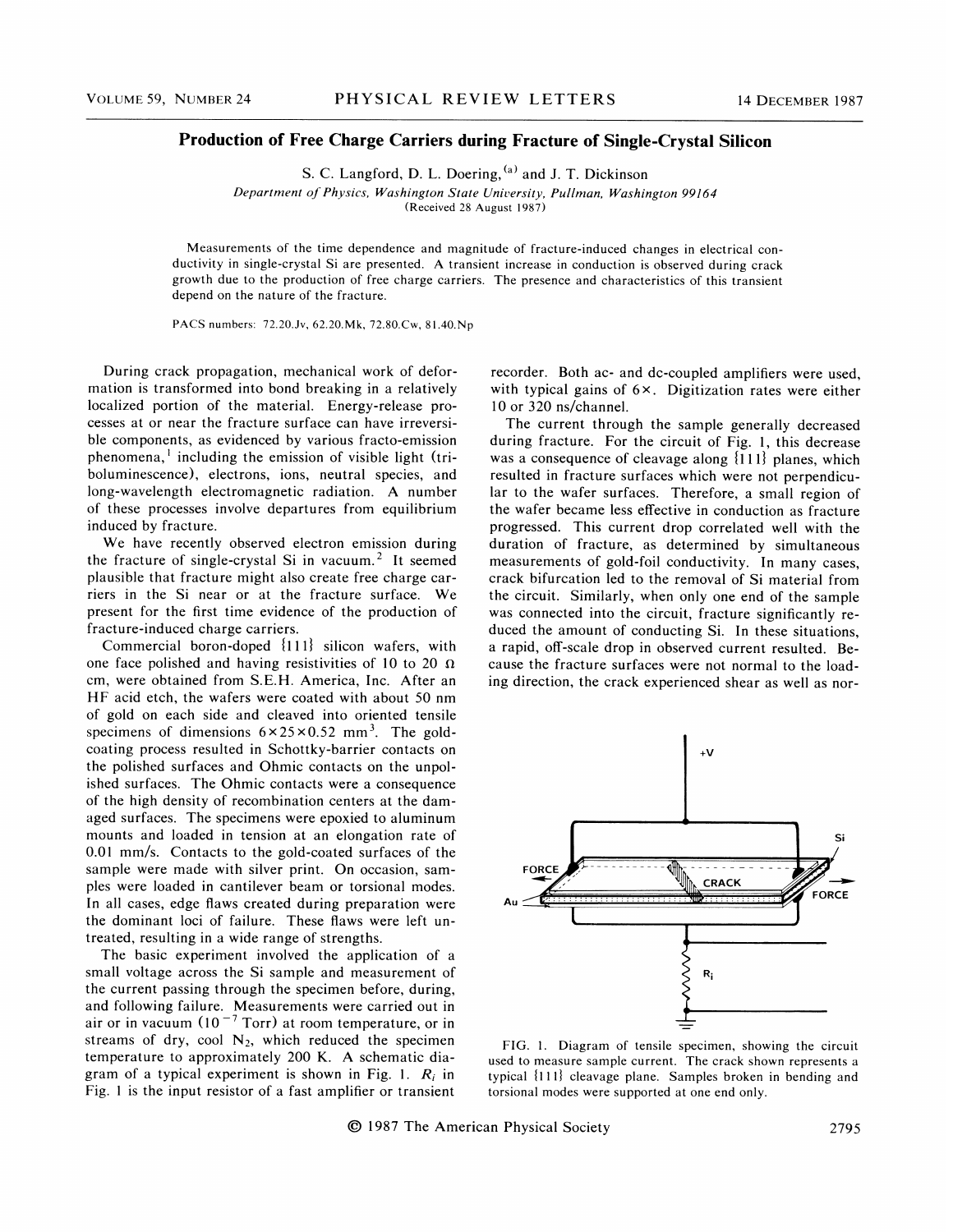mal stresses during loading. Therefore, even under tensile loading, mixed-mode fracture resulted.

A dramatic, transient increase in current through the sample was often observed during crack propagation. Figure  $2(a)$  shows the change in current for a sample tested in tension in dry, cooled  $N_2$  at atmospheric pressure. The onset and completion of crack propagation are marked with vertical arrows. The total duration of crack propagation is 5  $\mu$ s, which corresponds to an average crack velocity of 1200 m/s. The downturn in current immediately preceding the transient indicates that the instantaneous crack velocity during the transient is significantly higher.

Similar transients were observed whether fracture occurred in air, dry nitrogen, or vacuum, and appeared to be independent of the ambient temperature (room temperature to 200 K). When integrated, the detected current transients per unit cross-sectional area of the sample corresponded to  $10^9$  to  $10^{11}$  free carriers/cm<sup>2</sup>. The larger transient currents were most evident in samples exhibiting high strength and fast crack growth and in those fractured in a torsional mode. The surfaces of samples yielding large transients often displayed areas of unusual roughness. Transients were rarely detected in low-strength samples which often displayed very smooth fracture surfaces associated with slower crack growth. The change in current for such a specimen is presented in Fig. 2(b), which shows little evidence of increased conductivity during fracture. Here, the total duration of crack propagation is  $8 \mu s$ , corresponding to an average crack velocity of 880 m/s. This observation lends further support to the hypothesis that free-carrier generation is associated with high crack velocities.

Current transients were also associated with highly damaged fracture surfaces, which are commonly produced in torsional and cantilever beam modes of loading. Typical results for a specimen loaded in torsion are shown in Fig. 2(c). The digitizer was driven off scale during the most intense portion of the current transient, suggesting a very strong response. The duration of crack propagation was about 7  $\mu$ s.

These current measurements do not distinguish the sign of the participating charge carriers. However, under the conditions of bias used in this work, the depletion region near the Schottky interface served as a barrier to the transport of holes, but not to that of electrons. Further, the sample temperatures (200 K to room temperature) were sufficient to ensure that the acceptor impurities were fully ionized, ruling out the production of additional majority carriers (holes) by acceptor ionization. The minority-carrier (electron) mean free path in this material is expected to be on the order of 100  $\mu$ m, a significant fraction of the sample thickness. Therefore, it seems likely that the observed current transients are due to minority carriers which have been promoted to the conduction band across the full width of the band gap.



FIG. 2. Fracture-induced current changes observed from (a) a strong specimen loaded in tension, (b) a weak specimen loaded in torsion, and (c) a strong specimen loaded in torsion. The fracture of (a) was performed in a cold, dry nitrogen atmosphere, while the fractures of (b) and (c) were performed in air at room temperature. Arrows mark times of crack initiation and completion.